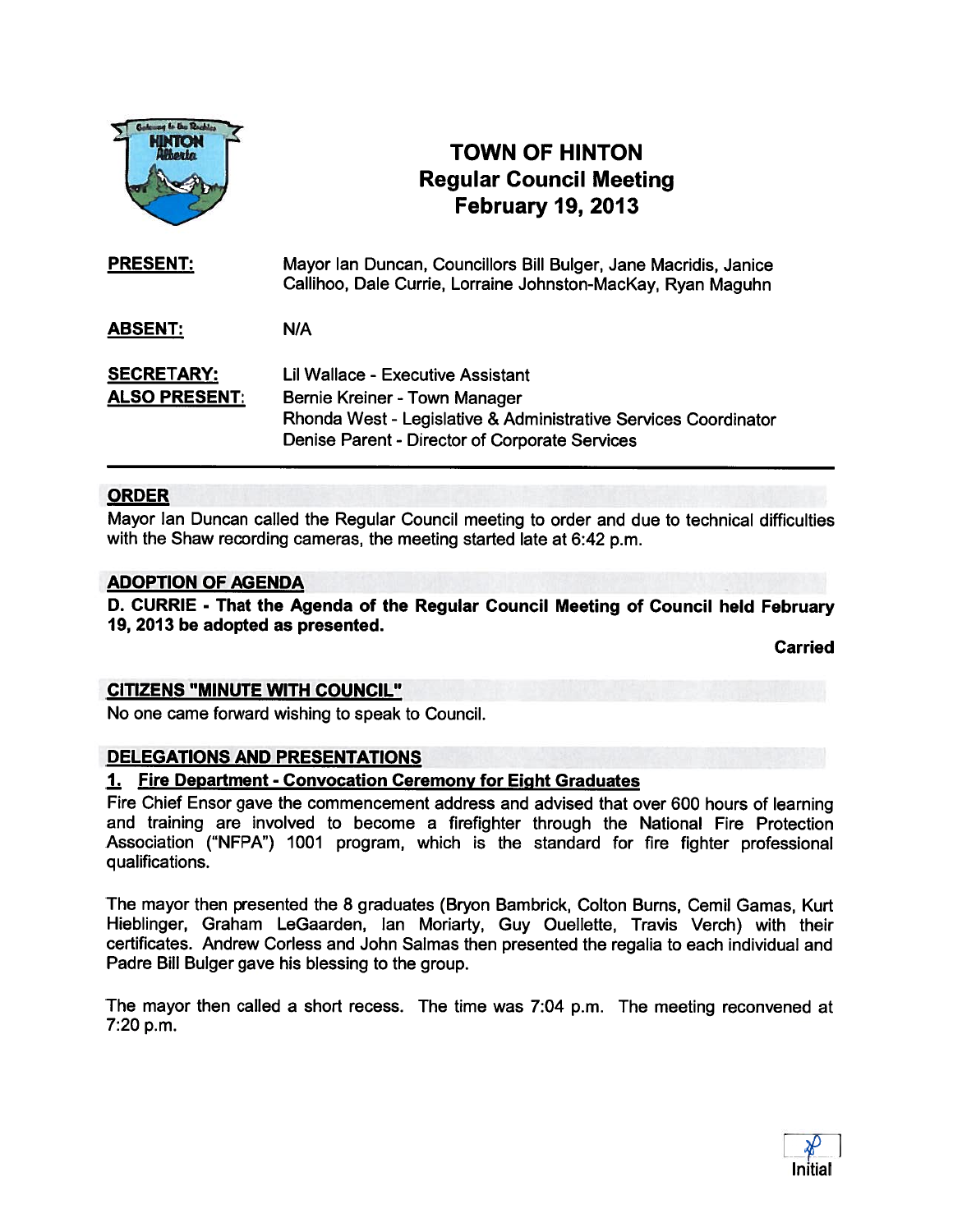## 2. Protective Services Division Update - Presented by Peter Ensor (Fire), Mark Fitzgerald (RCMP), and Bev Bentley (Bylaw Services)

Laura Howarth, Director of Community & Protective Services, gave <sup>a</sup> brief overview introduction of the protective services departments in that division. Fire Chief Peter Ensor spoke to council first explaining what his department does. Staff Sgt. Mark Fitzgerald then spoke about the RCMP and Bev Bentley, Community Peace Officer/Bylaw Enforcement Officer spoke about bylaw services.

# COUNCIL MINUTES FOR ADOPTION

- 1. Regular Meeting of Council Minutes February 5, 2013
- 2. Standing Committee of Council Minutes February 12, 2013

It was noted Page 4 of <sup>6</sup> of the Regular Meeting of Council Minutes - February 5, 2013 (page 8 of the agenda package) contains <sup>a</sup> typing error and that the sentence "it was felt these groups would be be able" should read "it was felt these groups would not be able". The minutes were corrected.

R. MAGUHN - That the Minutes listed above be approved with the typing correction made as noted.

Carried

## ACTION ITEMS

Refer to the Regular Council Meeting Agenda package for 19 Feb 2013 for detailed background information on these decisions.

## 1. Road Closure Bylaw #1069

Councillors Bill Bulger, Ryan Maguhn and Lorraine Johnston-MacKay were not presen<sup>t</sup> at the public hearing held November 1, 2011 so they are not able to participate or vote respecting this action item (as per Section 184 of the Municipal Government Act).

J. CALLIHOO - That Town Council give Second Reading to Road Closure Bylaw #1069.

Carried

D. CURRIE - That Town Council give Third and final Reading to Road Closure #1069.

Carried

## 2. Agreements with Yellowhead County

B. BULGER - That Town Council approve entering into <sup>a</sup> new Revenue Sharing Agreement with Yellowhead County as attached.

Carried

D. CURRIE - That Town Council approve entering into <sup>a</sup> new Recreation and Culture cost sharing Agreement with Yellowhead County as attached.

Carried

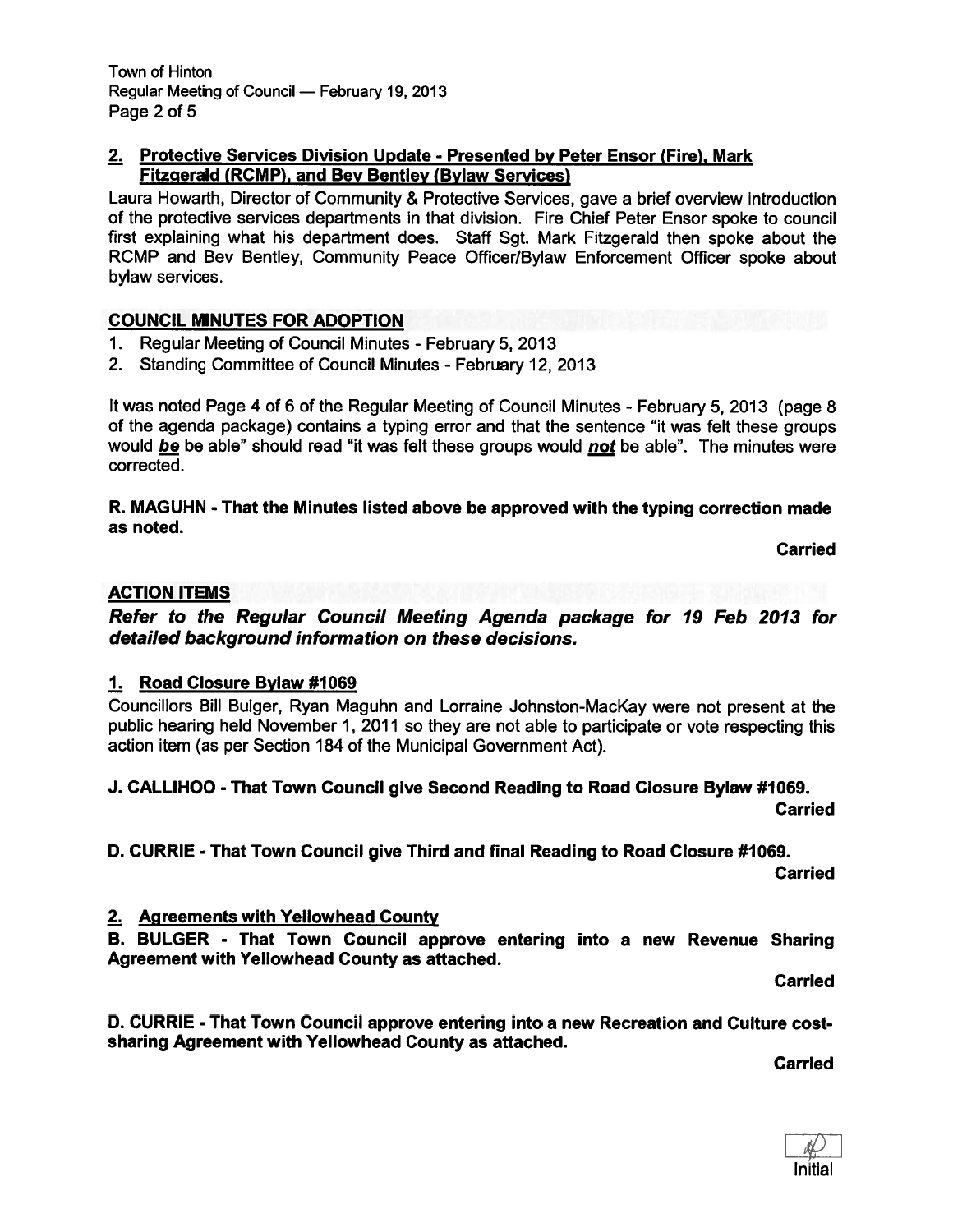Town of Hinton Regular Meeting of Council — February 19, 2013 Page 3 of 5

#### INFORMATION ITEMS

- 1. Council Information Package #1 previously circulated February 7, 2013
- 2. Council Information Package #2 previously circulated February 14, 2013

Mayor Duncan mentioned <sup>a</sup> letter contained in Info Pack #2 received from Marsha Smith of Teck Coal indicating Teck was recently recognized as one of the "Global 100 Most Sustainable Corporations" and was the top-ranked Canadian company on the list. The Mayor then passed along his congratulations to Teck and its employees.

In the same package Councillor MacKay enquired re the post-secondary education facility working group committee minutes shows still one committee vacancy. Administration advised there is still one vacancy on this committee if anyone of the community wants to apply for it. They can contact Administration for more details and an application form.

Also in the same package, the Mayor mentioned the letter received from the City of Prince Rupert mayor addressed to the Prime Minister re selling Ridley Terminals. Mayor Duncan advised that he spoke with Coalspur representatives and they indicate they do not have an issue with the sale; they have secured their contracts and are waiting for the sale process to occur.

#### J. CALLIHOO — That Council Information Packages #1 and # 2 be accepted for information.

#### Carried

#### REPORTS FROM MAYOR, COUNCIL, TOWN MANAGER

## 1. Council Reporting (TraininglConferenceslCEAC, Listening Teams, All Other Committees)

#### Councillor Bill Bulger reported:

- Continuing care committee moving forward; scheduling meeting with several parties;
- attended Mad Hatters Valentine Day activities and it was <sup>a</sup> grea<sup>t</sup> day, thanks to those who organized it;
- Evergreens Foundation has managemen<sup>t</sup> changes taking place in their organization;
- Bridges Trivia Night is this Friday; can still register if you want to play call them and they will slot you into <sup>a</sup> team;
- Arts on Fire is on Saturday night tickets are still available.

#### Councillor Dale Currie reported:

- PeeWee hockey provincials will be held in Hinton on March 21-24, 2013; the 10 top teams in the province will be here; looking for volunteers;
- Hinton Policing Committee to work on priorities for coming year and those priorities should come forth April 1, 2013;
- Congratulated the 8 firemen graduating from 1001 class; thanks for serving community and surrounding area;

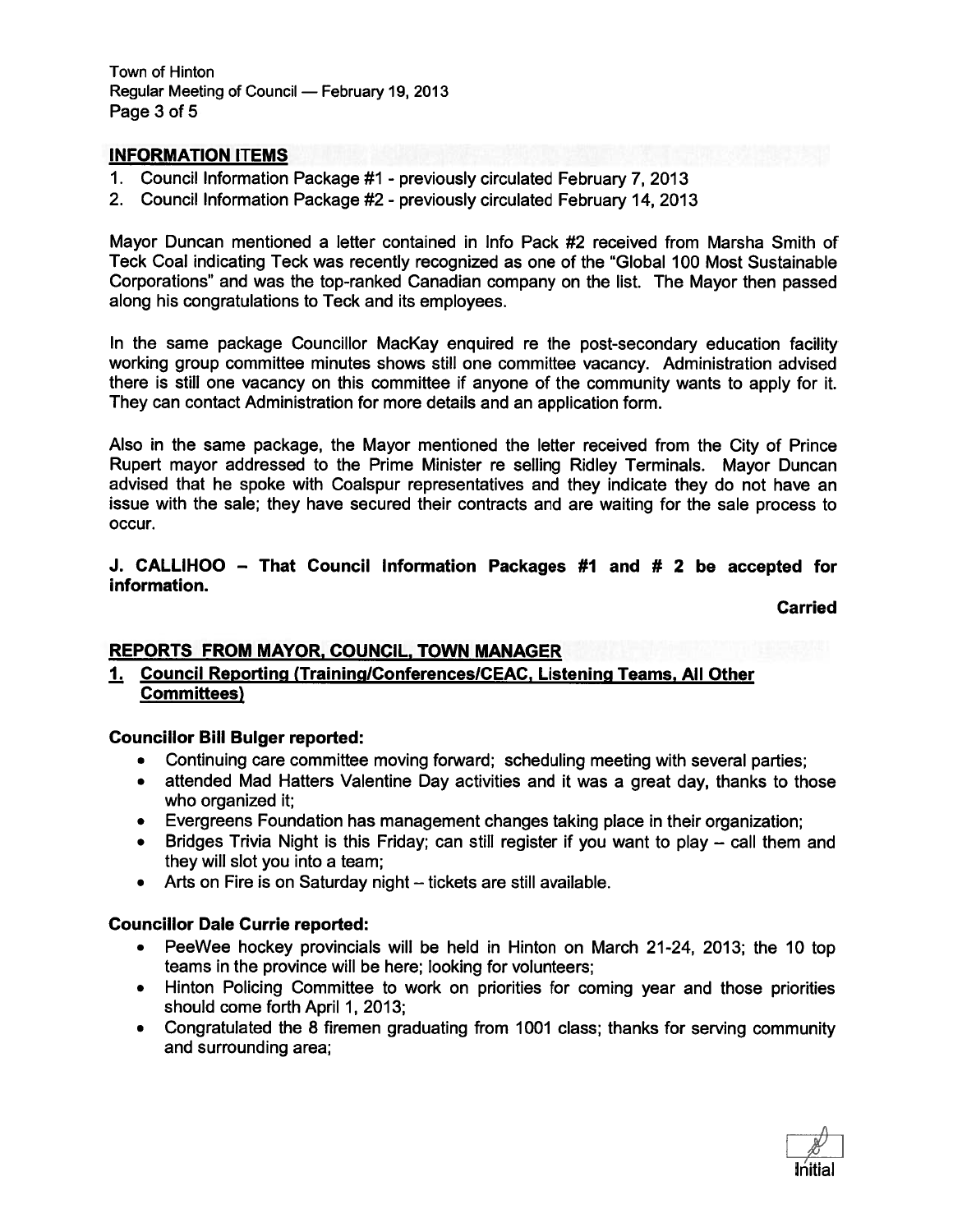Town of Hinton Regular Meeting of Council — February 19, 2013 Page 4 of 5

# Councillor Lorraine Johnston-MacKay reported:

- Attended Mayor's AUMA caucus; lots of discussion occurred;
- Arts on Fire this weekend and Hinton Art Club celebrating 40 years also;
- Volunteered with Hinton Luge this last weekend for Family Day;
- Reminds the public of the Water meeting scheduled with Robin Campbell on Thursday night; public can discuss the water resource in Alberta; 5:30 — 8:30 p.m. at Hinton Centre;
- Also on Thursday from 6:30 to 8:30 p.m. the Early Childhood Mapping Report is being released to the public at Crescent Valley School; this is open to the public and is <sup>a</sup> community-driven initiative.

## Councillor Ryan Maguhn reported:

- At <sup>a</sup> conference last week so out of town, then came down with the flu so thanks to Councillor Macridis for filling in for him at the recent lengthy Hinton Policing Committee meeting;
- As the business listening member he met with another local business last week; very productive conversation with varied topics and good information;
- Will be away March 21 to April 1, 2013 as escorting students to Italy and Spain.

# Councillor Jane Macridis reported:

- West Yellowhead Landfill Authority meets next week and has invited Jasper to attend; they will observe as they are considering joining our landfill authority;
- Winter Magic still has lots of activities this week and goes until 24<sup>th</sup>
- Wants to recognize the <sup>8</sup> firefighters and their individual commitments ; thanks to Fire Chief Peter Ensor for facilitating it; thanks to the instructors, the students' families and their suppor<sup>t</sup> to allow them to participate and complete the program;

## Mayor lan Duncan reported:

• Thank you to Caldwell Banker for sponsoring free family skate and swim at the Rec centre for Family Day; grea<sup>t</sup> to see all ages taking advantage of this opportunity; thanks to staff for managing the volume of people that attended.

## 2. Town Manager Report

## Town Manager Bernie Kreiner reported:

- At the recent AUMA mayor's caucus the administrators had separate session; spoke about MGA and the anticipated March 7 budget; Minister Griffiths assured MSI funding will still be in the budget;
- Also, March 7 is the Premier's birthday.

# MOVE IN CAMERA

J. MACRIDIS - That the Regular Meeting of Council move in camera.

#### Carried

The time was 8:50 p.m. and Councillor Dale Currie left the meeting as he had to depart for Edmonton for another commitment.